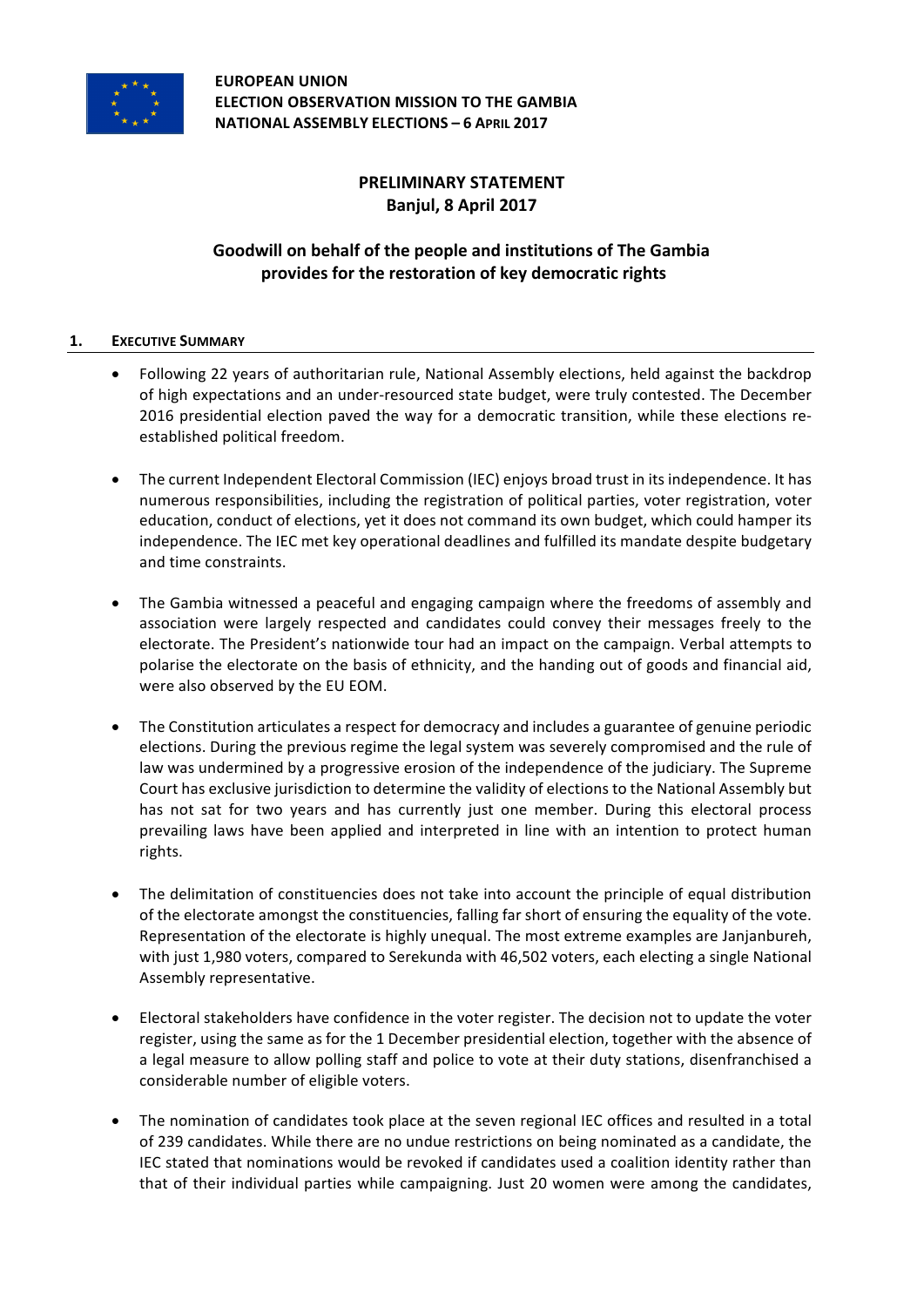and the three who won seats represent less than six per cent of the elected membership of the National Assembly.

- Campaign finance is very lightly regulated, and lacks provisions to restrain the undue impact of money in campaigning. There are no ceilings on donations or expenditure, while there are also no monitoring and enforcement mechanisms in place.
- Media, now operating without fear, offered the electorate a variety of standpoints free from formal censorship. However, poor financial standing and dilapidated technical equipment impeded the ability of media outlets to fulfil their scrutineering role. The free airtime presentations by candidates overshadowed the state-owned broadcaster's editorial electionrelated programming. The prominent coverage granted to the President's tour, across the media landscape, dominated campaign coverage.
- The IEC conducted polling and counting in an efficient and orderly manner, in full view of candidate agents and observers. While ease in the conduct of the election and the public display of polling station results marked the counting process, the limited security measures for result forms and the absence of detailed written procedures represents a weakness in the result collation process. Within 16 hours of closing, the IEC Chairman had announced all elected members of the National Assembly.

The EU EOM will remain in country to observe post-election developments and will publish a final report, containing detailed recommendations, within two months of the conclusion of the electoral *process.*

The European Union Election Observation Mission (EU EOM) has been present in The Gambia since 13 *March 2017 following an invitation from the Government of The Gambia and the Independent Electoral Commission* (IEC). The Mission is led by Chief Observer Miroslav Poche, a Czech Member of the European Parliament (MEP). In total, the EU EOM deployed across the country 56 observers from 27 *EU member states, as well as from Norway and Switzerland, to assess the entire electoral process in*  accordance with international commitments for genuine and transparent elections as well as the laws of The Gambia. A delegation from the European Parliament, headed by Jean Lambert, MEP (UK), also *joined the mission before election day and fully endorses this statement. This was the first fully-fledged election observation mission EU has deployed to The Gambia with a long-term, country-wide observation of an electoral process and systematic election day monitoring. The EU EOM is*  independent in its findings and conclusions and adheres to the Declaration of Principles for International Election Observation commemorated at the United Nations in October 2005. The EU EOM wishes to express its appreciation to the Government of The Gambia, the IEC, political parties, civil society, media, as well as the people of Gambia for their cooperation and assistance in the course of the observation. The EU EOM is also grateful to the Delegation of the European Union to The Gambia and the European Union Member States' diplomatic missions accredited to The Gambia for their *support throughout.*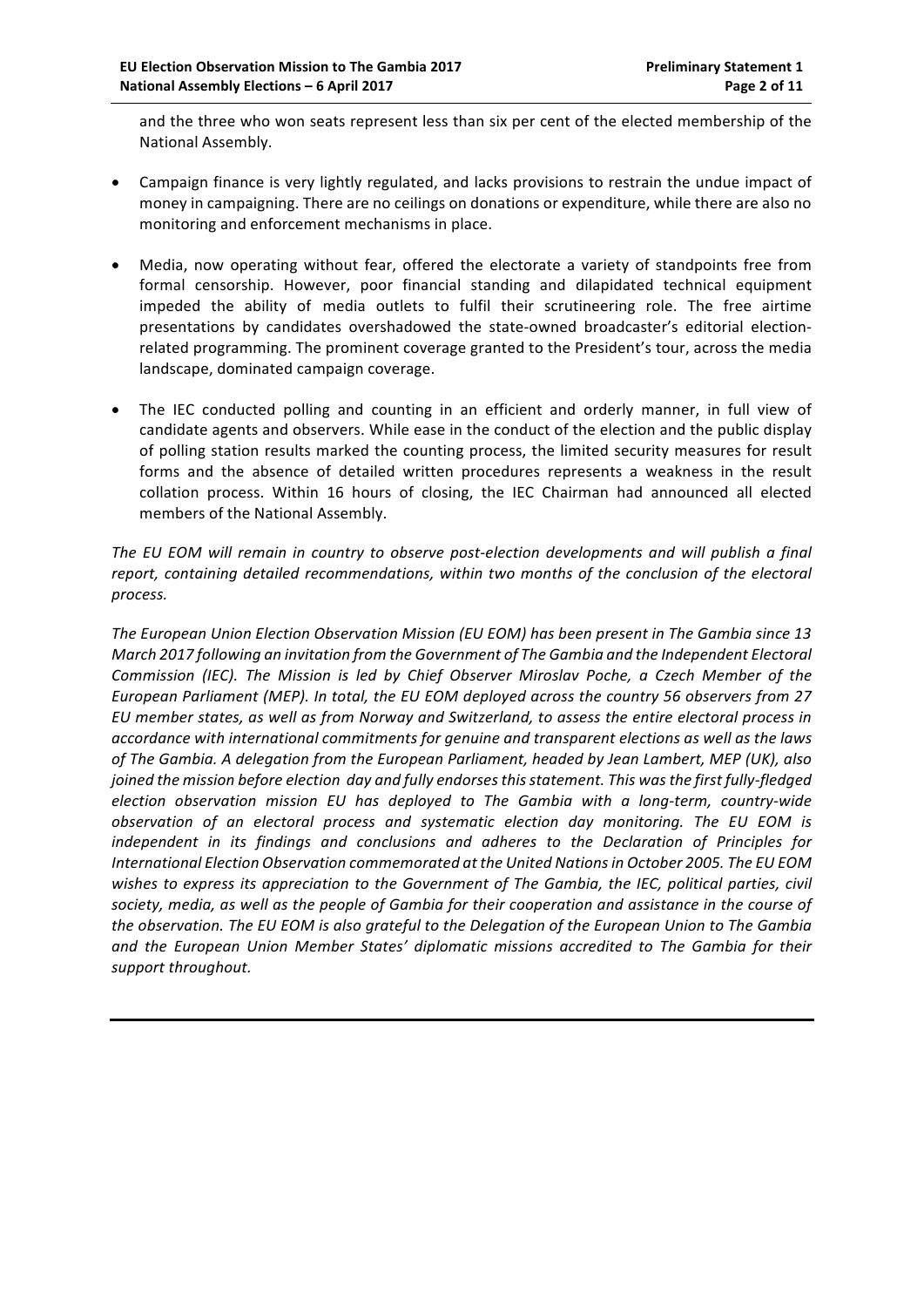### **2. BACKGROUND**

Following 22 years of authoritarian rule, highly contested National Assembly elections were held against the backdrop of high expectations and an under-resourced state budget. The last National Assembly elections, held in 2012, were largely boycotted by the opposition. The former ruling Alliance for Patriotic Reorientation and Construction (APRC) party had won 25 seats unopposed and in total held 42 out of 48 constituency seats. Only two members represented the National Reconciliation Party (NRP) and four were independent assembly members.

The December 2016 presidential election paved the way for democratic transition. Prior to the presidential election, seven political parties and an independent candidate formed the *Coalition 2016*, backing Adama Barrow, a former deputy treasurer of the United Democratic Party (UDP), as an independent candidate. Barrow received 43.3 per cent of the votes, while the incumbent gained 39.6 per cent and 17 per cent voted for Mamma Kandeh of the Gambia Democratic Congress (GDC). These elections provided for genuine diversity across the political spectrum. An unprecedented number of 239 candidates, including 116 from the coalition, and 42 independent candidates, entered the race.

#### **3.** LEGAL FRAMEWORK

The legal framework provides an adequate basis for the conduct of elections which are in line with international obligations and commitments. The broader legal system within which the electoral framework operates has been severely compromised in recent years. Rule of law was undermined by a progressive erosion of the independence of the judiciary. The Constitution articulates a respect for democracy and includes a guarantee of genuine periodic elections, conducted by universal and equal suffrage, through secret ballot. Under President Jammeh's rule, however, it was not interpreted in a manner intended to vindicate these rights.

The Gambia is a State Party to most international and regional human rights treaties. While these instruments are legally binding upon The Gambia, the majority of the international obligations were entirely ignored by previous governments and human rights were unduly restricted. During this electoral process, however, prevailing laws have been applied and interpreted in line with an intention to protect human rights, including the freedom of assembly, the freedom of association, and the freedom of expression.

It is a complex matter to determine, authoritatively, the precise content of the legal rules for the National Assembly elections. Legal instruments, some of which date from colonial times, are not readily available, either in print or online. There is also a lack of subsidiary legislation to guide the interpretation of much of the principal legislation. While a human rights-based approach is being pursued at present, constitutional and law reform are imperative to ensure that the legal system meets the needs of the new Gambia, and is in line with the international legal obligations of the State.

The electoral system for members of the unicameral parliament, the National Assembly, is based on single-seat constituencies, using a first-past-the-post method in 53 single member constituencies. After the elections, five additional members will be nominated by the President. This means that ten per cent of the National Assembly is not directly elected by the people.

The rights to vote and to stand for election were protected. An amendment to electoral law in advance of the election, which reduced excessive nomination deposits, was welcome, as it enabled a multiplicity of candidates to compete. Such a technical legal change close to elections is not, however, in line with international best practice.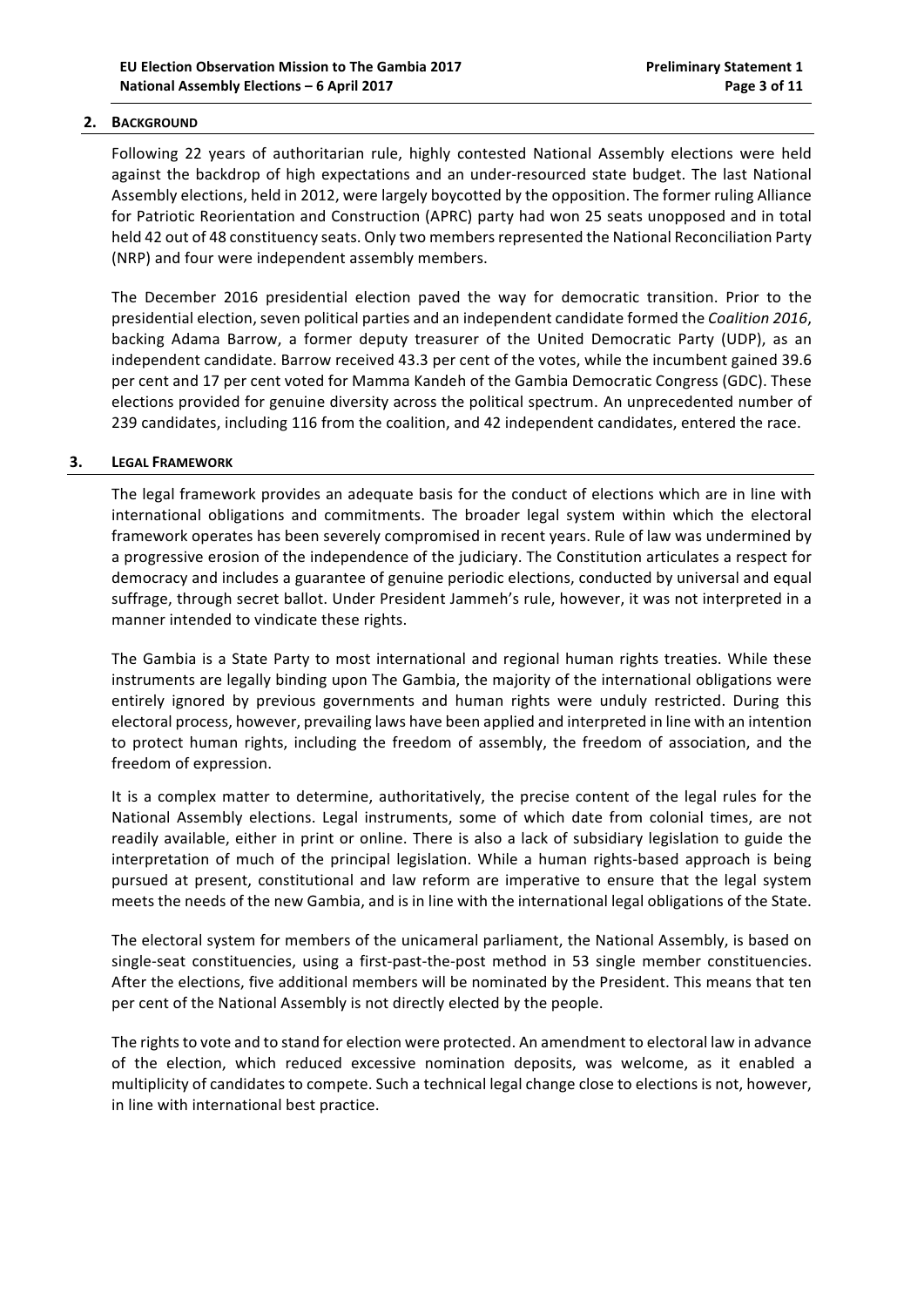#### **4. ELECTION ADMINISTRATION**

The Independent Electoral Commission (IEC) conducted the elections in an impartial and organised manner and enjoys the broad trust of stakeholders in its independence. A constitutional body, all five commissioners, including one woman, are appointed solely by the president. The president may remove commissioners for an inability to perform their functions or for misconduct. The former president repeatedly dismissed IEC commissioners without due process. Although the IEC has numerous responsibilities, including the registration of political parties, voter registration, voter education, conduct of elections and referenda as enshrined in the Constitution, the IEC does not command its own budget which could hamper its independence.

The IEC maintains seven permanent offices, one in each region, all headed by men. For the conduct of the elections it retained more than 90 per cent of its 122 temporary Assistant Returning Officers (ARO), including 11 women (9 per cent), and most of its 1,422 presiding officers from the December 2016 election.

The IEC was very forthcoming in providing information to EU observers, but lacked public transparency as its Commission meetings were closed, without minutes being published. The IEC rarely communicated with the public and its few press releases were not available on its otherwise informative website. The IEC did not conduct any formal consultation meetings with political parties or candidates during the election campaign period.

Arrangements for voting were kept simple without advance, postal, mobile, or out-of-country voting. A highly commendable legal amendment to the Electoral Act in 2015, proposed by the IEC, introduced a new procedure whereby counting would take place at the polling station and certified polling station results would be displayed outside the polling station. Both of these important measures were successfully implemented during the recent presidential election.

The IEC met key operational deadlines and fulfilled its mandate despite budgetary and time constraints. The IEC conducted a training of trainers at national level to which observers, candidates and media were invited. The trained AROs in turn trained polling staff at the regional level. In general information on procedures was delivered in a coherent manner, but there was contradictory information provided in the Banjul and Basse regions that police could be present inside the polling stations during counting.

The IEC provided voter education by conducting community meetings and by touring the regions with loudspeakers on pick-up trucks broadcasting voter information messages. Voter education through the media by the NCCE started very late, partly due to a disagreement between NCCE and GRTS about the prices charged for broadcasts. The voter education campaign spot portrayed ballot drums in a specific colour which could be misunderstood as a colour reserved for a party. Voter education was also conducted by CSOs such as *Activita* and the National Youth Council through radio messages, community programmes, youth events and social media. The CSO *Hopes of Tomorrow* disseminated radio messages and distributed T-shirts.

## **5. CONSTITUENCY DELIMITATION**

The delimitation of constituencies does not take into account the principle of equal distribution of the electorate amongst the constituencies, falling very far short of ensuring the equality of the vote<sup>1</sup>. A review of the constituency boundaries in 2015, which increased the number of elected seats in the

 $1$  Article 25 of the International Covenant on Civil and Political Rights (ICCPR), United Nations Human Rights Commission, General Comment No. 25, paragraph 21: "...within the framework of each State's electoral system the vote of one elector should be equal to another. The drawing of electoral boundaries and method of allocating votes should not distort the distribution of voters or discriminate against any group."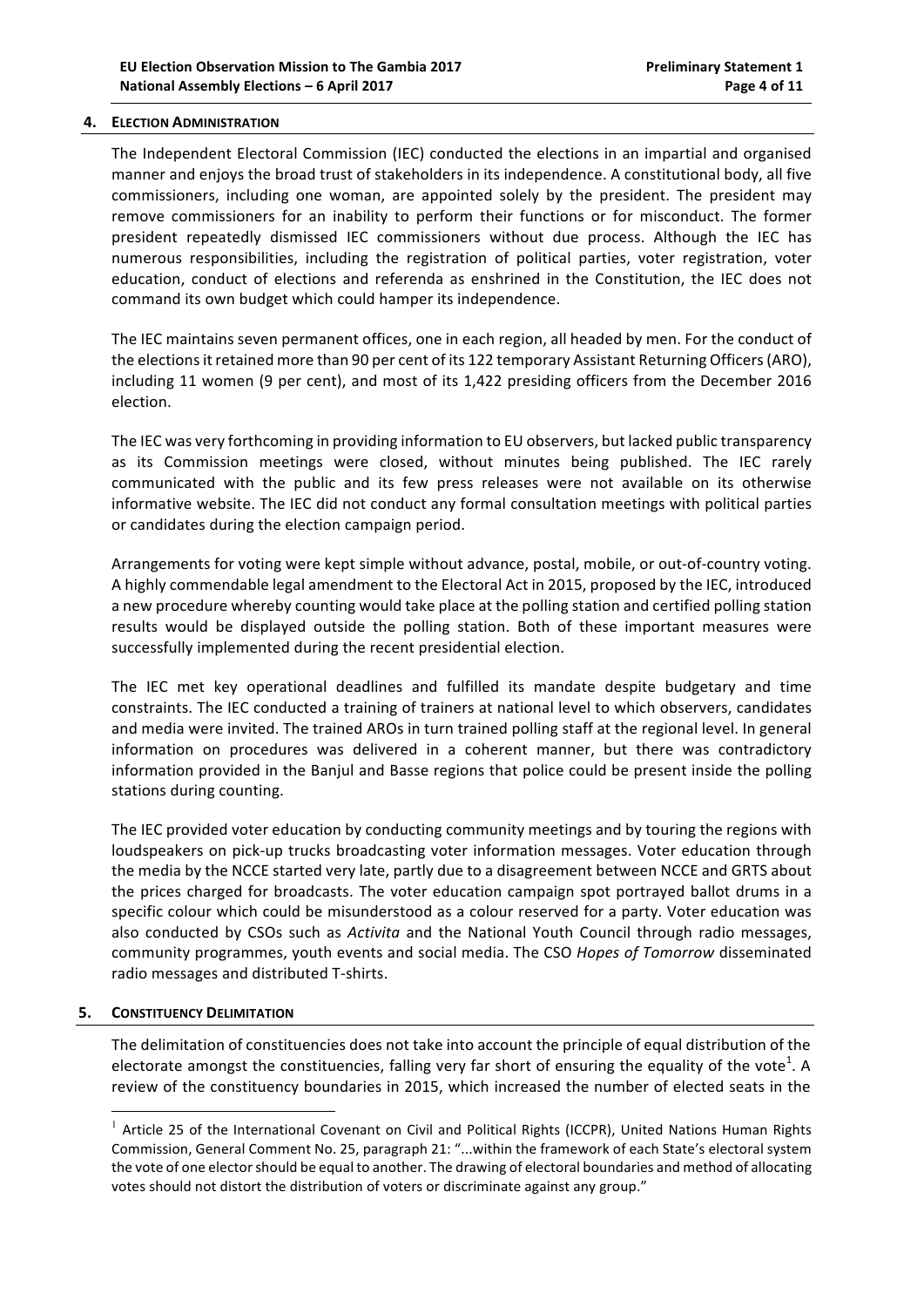National Assembly from 48 to 53, did not properly address the issue. While the average number of registered voters per constituency is 16,728, Janjanbureh constituency in Janjanbureh region has the lowest number of registered voters with 1,980, while Serekunda constituency in Kanifing region has the largest number of registered voters with 46,502. The electorates in the Kanifing and Brikama regions are particularly underrepresented, while the electorate in the Banjul, Mansakonko and Janjanbureh regions are overrepresented, based on the existing constituency boundary delimitation.

### **6. VOTER REGISTRATION**

The right to vote is guaranteed to all citizens, of eighteen years of age, with a requirement of either birth or residence in the constituency of registration. Registration is required. Suffrage rights were unequal, however, with huge differences in numbers of voters per National Assembly representative in different constituencies (see *Constituency Delimitation*). The right to vote is circumscribed in the case of those who have been convicted of certain types of electoral offence, or who have served prison sentences in excess of six months within the last five years. Prisoners serving a sentence are deprived of the right to vote by law, but those on remand, who retain their lawful right to vote, are not allowed to vote either. These restrictions on voting rights amount to failures to respect the principle of universal and equal suffrage. Despite the mandatory provision in the Elections Act which require the IEC to maintain a register of Gambians living abroad, this provision has not been acted upon.

There is general confidence in the quality of the voter register established by the IEC. The IEC decided not to update voter registration ahead of the National Assembly elections and to use the same voter register with 886,578 registered voters as during the presidential election. This decision disenfranchised those eligible voters who had turned 18 years of age between 1 December 2016 and 6 April, up to an estimated 8,000 eligible voters, or almost one per cent of the total number of registered voters.

For the National Assembly elections only those eligible voters were allowed to vote who presented a valid voter registration card issued by the IEC for the polling station for which they have been registered. During the 2016 presidential election polling staff and police on electoral duty were issued duty certificates allowing them to vote at their duty polling stations. No duty certificates were issued for the National Assembly elections. Up to 8,500 police and polling staff, representing one per cent of the total number of registered voters, might have been disenfranchised. In addition, the IEC has not replaced any lost or destroyed voter registration cards since the last election. All these measures deprived a considerable number of eligible voters of the right to vote<sup>2</sup>.

#### **7. PARTY REGISTRATION AND CANDIDATE NOMINATION**

The requirements to register a political party are extremely burdensome and represent a significant defect in the protection of the freedom of association. A change to political party registration rules in 2015 imposed onerous requirements for aspiring parties to comply with. Ten-fold increases in nomination deposits, which are forfeit for all types of elections unless 20 per cent of the vote is achieved, were also introduced, but these were reduced in advance of these elections.

There are no undue restrictions on being nominated as a candidate. Independent candidates as well as representatives of political parties are allowed to compete. Citizens of The Gambia holding dual nationality are, however, excluded. The nomination of candidates took place at the seven regional IEC offices and resulted in a total of 239 candidates, including just 20 women (8.4 per cent). This level of female participation is even lower than their representation (9.4 per cent) in the outgoing National

 $2$  Article 25 of the International Covenant on Civil and Political Rights (ICCPR), United Nations Human Rights Commission, General Comment No. 25, paragraph 11: "States must take effective measures to ensure that all persons entitled to vote are able to exercise that right. Where registration of voters is required, it should be facilitated and obstacles to such registration should not be imposed."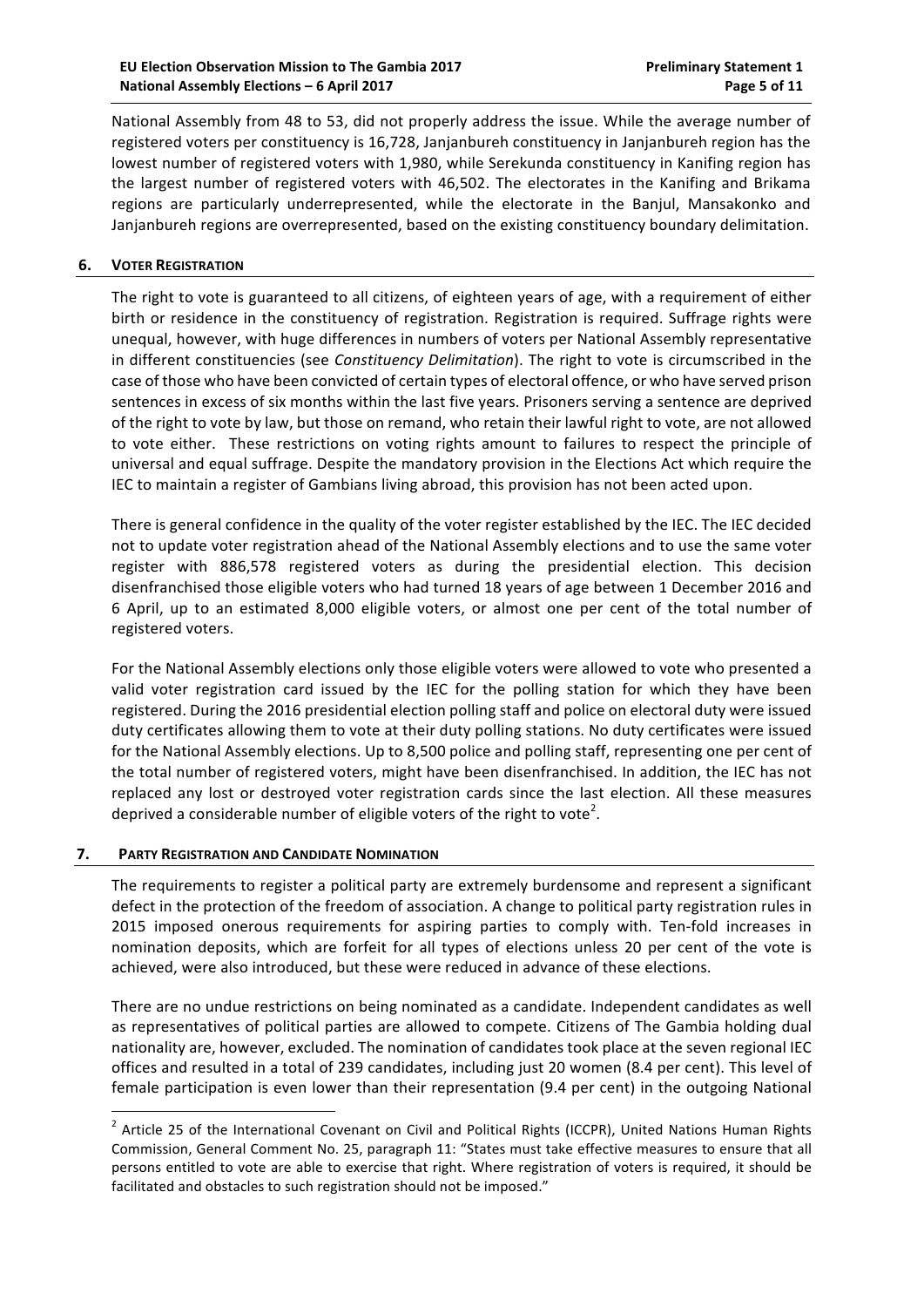Assembly. No candidate was rejected by the IEC, nor did the IEC receive any objections. Just one independent candidate withdrew within the stipulated period.

The Gambia Democratic Congress (GDC) presented 52 candidates, the largest number overall. The former ruling party, the Alliance for Patriotic Reorientation and Construction (APRC), fielded 29 candidates. The seven political parties that had belonged to the Coalition 2016 decided, after difficult negotiations, to present candidates under the banners of their individual political parties. Among them, the United Democratic Party (UDP) presented the largest number of candidates covering 44 constituencies, followed by the National Reconciliation Party with 24 candidates. The People's Democratic Organisation for Independence and Socialism (PDOIS) contested 22 seats. The People's Progressive Party (PPP) presented 14 candidates and the Gambia Moral Congress (GMC), the Gambia Party for Democracy and Progress (GPDP), and the National Convention Party (NCP) presented five, four and three candidates, respectively.

## **8. ELECTION CAMPAIGN**

The Code on Election Campaign Ethics prescribes a broad catalogue of rules for candidates, political parties and supporters to carry out their campaign activities. In case of breach of the Code, the IEC has a range of powers, including revocation of candidature. There is also an Inter-Party Committee which includes all nine registered political parties, and for which the IEC acts as secretariat. The committee however, has not met since the signing the Memorandum of Understanding on 8 March.

Overall the freedoms of assembly and association were respected and candidates were able to convey their messages to the electorate freely. The three-week campaign period started on 15 March and ended on 4 April.

The campaign environment was calm in all parts of the country, with only a few isolated incidents reported in Kanifing, Kombo East and Banjul. While the campaign featured rallies and door-to-door canvassing, posters and billboards were largely absent. As a novelty, candidates held debates both in public places and though the media. Web-based campaigning was also widely explored. The EU EOM observed 43 campaign events across the country. During the last week of the campaign, the national leadership of all parties went on nation-wide campaign tours. Many candidates expressed their dissatisfaction with the short length of the campaign period, which curbed their outreach to the rural population. Candidates' limited access to financial and technical resources further limited the scope of campaigning.

The campaign focused on national socio-economic development. Most of the Coalition 2016 parties emphasised their affiliation with the coalition. So, did President Barrow during his nationwide tour, while calling on the electorate to vote for coalition candidates. The GDC and the APRC expressed concerns over this use of the Coalition brand. In a press release of 17 March the IEC, in an overly restrictive manner, requested candidates to refrain from mentioning the Coalition 2016 in their campaigning or face the risk of revocation of candidature. The IEC request was ignored and no further action was taken.

The President undertook a constitutionally mandated tour, officially intended to thank the population for his election and to solicit voters' continued support for the Coalition 2016, from 23 March to 2 April. The President's nationwide tour had an impact on the campaign. The president was accompanied by government ministers who alternated in the different stopovers and government vehicles were used for the president and ministers. The Gambian security forces and ECOMIG troops were used to secure the presidential convoy. EU EOM observed the president endorsing candidates during his speeches in different regions. The Constitution states that the president, vice-president and ministers are not public servants and thus not barred from participating in campaign activities. The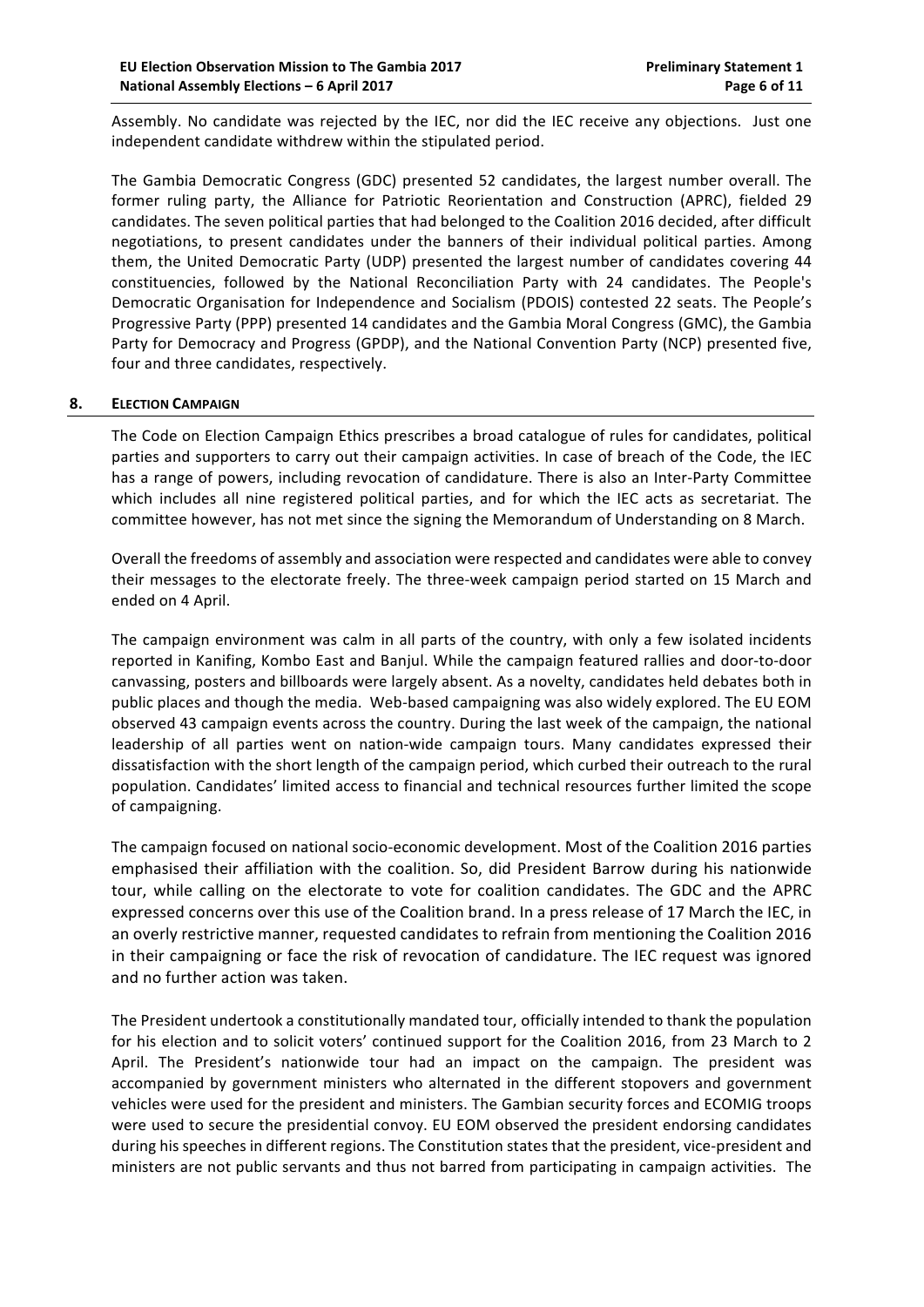misuse of administrative resources, that characterised Gambian elections in the past, was not observed.

The national campaign of the GDC leadership also served the purpose of thanking voters for support in the presidential election. The GDC distributed hand-outs such as cement and milling machines. The GDC party leader also financed boreholes and donated money to mosques, hospitals and individuals in need. This appears to be in breach of the Elections Act. On 29 March, the EU EOM observed an Imam thanking the GDC leader for a donation and promised the village's vote to the GDC in the Jimara constituency.

For the latter part of the campaign disagreement between the prominent Coalition 2016 political parties became more public. APRC and GDC both became more critical of the president, questioning his close relations with Senegal and France, including the presence of ECOMIG troops in The Gambia. Both President Barrow and the UDP leadership accused President Jammeh and the APRC of being responsible for killings as well as the lack of development. A UDP rally, held on 2 April in Latrikunda Sabiji constituency, was marked by inflammatory speeches targeting the APRC, as well as the PPP.

During the final days of the campaign, the subject of tribalism became more prominent in the campaign narrative. The EU EOM observed rallies where ethnicity was exploited to mobilise political support. These included UDP appeals for the support of the Mandinka and the Manjago communities in Kanifing, in West Coast Region and in Lower River Region. The EU EOM also observed efforts by the GDC to call for the votes of the Fula community in the Lower River Region.

## **9. CAMPAIGN FINANCE**

Campaign finance is very lightly regulated, with an absence of legal provisions to restrain the undue impact of money in campaigning. Individual Gambian citizens, civil society organisations and private entities may all make campaign contributions. Donations from corporations and unincorporated bodies and from all foreign entities are prohibited. There are no ceilings on donations or expenditure, while there are also no monitoring and enforcement mechanisms in place. A state party to the UN Convention against Corruption since 2015, law reform is required to ensure that the obligations to ensure transparency and fairness are complied with.

Overall, parties and candidates lacked financial means to diversify and intensify the campaign. The Coalition 2016 campaign was funded by some wealthy individuals and the diaspora. They distributed vehicles and money to member-parties, proportionate to the number of candidates. Independent candidates, supporting the Coalition 2016, also received some resources. The Coalition 2016 representatives did not disclose to the EU EOM the amount of funds at its disposal. Wealthy party members paid for the APRC and the GDC campaigns. Again, the costs were not disclosed.

## **10. MEDIA ENVIRONMENT**

The Gambian media is undergoing a momentous liberalisation. Media, now operating without fear, offered to the electorate a variety of standpoints free of formal censorship. Radio stations employed a broad range of genres, such as debates and call-in interviews, while the newspapers scrutinised candidates' policies for its viability. However, outlets' poor financial standing and dilapidated technical equipment impeded media's ability to fulfil its scrutinising role. This applies to all media outlets.

Freedom of expression is provided for by the Constitution, yet it is not protected through specific legislation, undermining the international standards for freedom of expression, most notably, the Declaration of Principles on Freedom of Expression in Africa. The Criminal Code and Information and Communication Act equate criticism with defamation, libel and sedition both in offline and online media, which carries disproportional sanctions. There is a state monopoly on television services and on providing digital connection. Moreover, in the absence of an independent regulatory body, key executive and regulatory powers are vested in the president and the minister of information. Public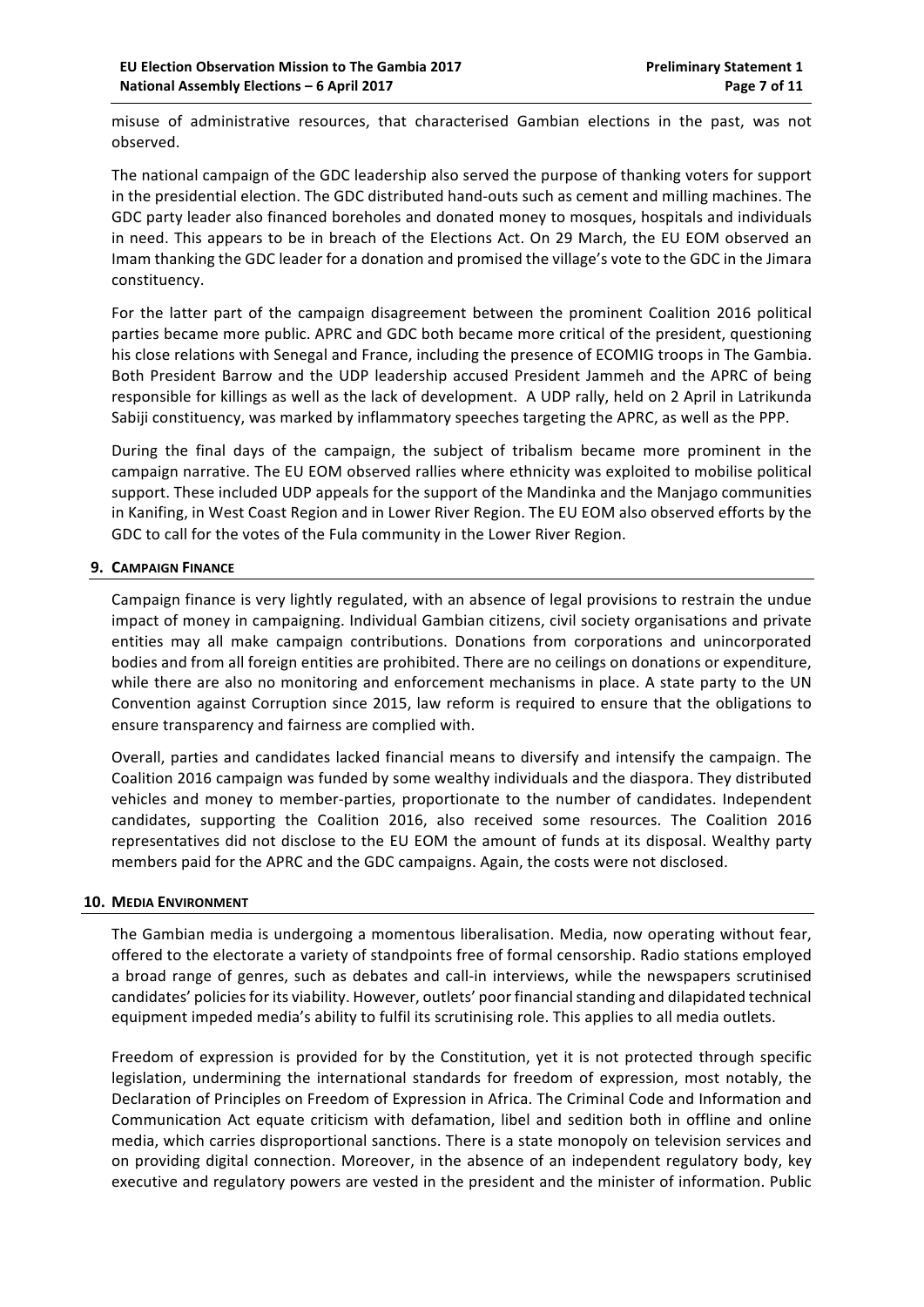commitments to bring the existing legislation into line with regional and international standards for freedom of expression, also online, have been made.

Legislation governing media's conduct during elections lacks clarity on key aspects of campaign coverage. Nevertheless, the IEC's media rules, coupled with the collaborative engagement of the IEC, the state-owned The Gambia Radio and Television Services (GRTS), the Ministry of Information and The Gambia Press Union, to some extent substituted for the lack of provisions. Media rules foster balanced and issue-oriented reporting and foresee allocation of free airtime, as well as use of paid-for time and space by the candidates. The latter was utilised only by some 10 per cent of candidates, primarily on community radios.

GRTS's free airtime broadcasts introduced the candidates, yet such programming did not effectively facilitate an informed choice. Each candidate was granted five minutes to present his or her manifesto in the language of his or her choice. From 24 March onwards, the spots were aired simultaneously on the TV and radio in one hour long blocks, hindering voter's ability to distinguish between different contestants. Furthermore, the broadcasts schedule was neither advertised nor published on the GRTS's website.

The free airtime slots markedly overshadowed the GRTS's editorial coverage of elections reaching up to 90 per cent of total prime-time programming allotted to political communication, as documented EU EOM media monitoring results<sup>3</sup>. Furthermore, within the GRTS's daily news segments the president's tour was granted a prominent exposure, while the election coverage was scant due to technical constraints. On the positive side, the reports on the tour were neutral and brief, yet they relayed president's promises of sustainable development. This distorted the fairness of the campaign coverage within the news segments. The GRTS's radio devoted to the president 84 per cent, the GRTS television 32 per cent of time within the election-related prime-time news segments. Similar distribution of time was noted also within commercial broadcasters' news programmes – 83 per cent on Paradise FM and 47 on Star FM.

Commercial media strived to provide a level playing field, allotting equitable coverage to all parties, including the APRC. The tone across commercial media's news was neutral. However, private media's lack of professionalism, stemming from 22 years of isolation, alongside the short campaign period, rendered coverage beneficial to prominent politicians. As radio stations' news content originates mainly from newspapers articles, the distribution of space among political actors within print media should be seen as a nation-wide reference. In all print outlets, prominent party leaders, such as Mama Kandeh (GDC), Mai Ahmad Fatty (GMC) and Ousainu Darboe (UDP) were featured in from 6 to 12 headline articles. Omar Amadou Jallow (PPP), while blending his institutional activities with political statements that impacted on the campaign, was featured in 20 signal articles across the monitored media. 

Community FM radios were instrumental in introducing candidates to the population and to convey the voter information. All 10 community radio stations offered free airtime to candidates contesting the respective constituency, espoused sensitisation messages in local languages and invited opinion

 $3$  From 15 March EU EOM The Gambia 2017 conducted a comprehensive media monitoring using international methodological standards for quantitative and qualitative analysis. The sample of media monitored included state-owned GRTS's radio station and television channel, two commercial radios Paradise FM and Star FM, and four newspapers *Foroyaa, The Point, The Daily Observer, The Standard*. Broadcast media was monitored daily during prime-time hours, the newspapers from Monday to Friday. The quantitative monitoring consists of analyses of the time and space allocated to the political actors, while the qualitative analyses assesses the manner in which relevant actors are portrayed.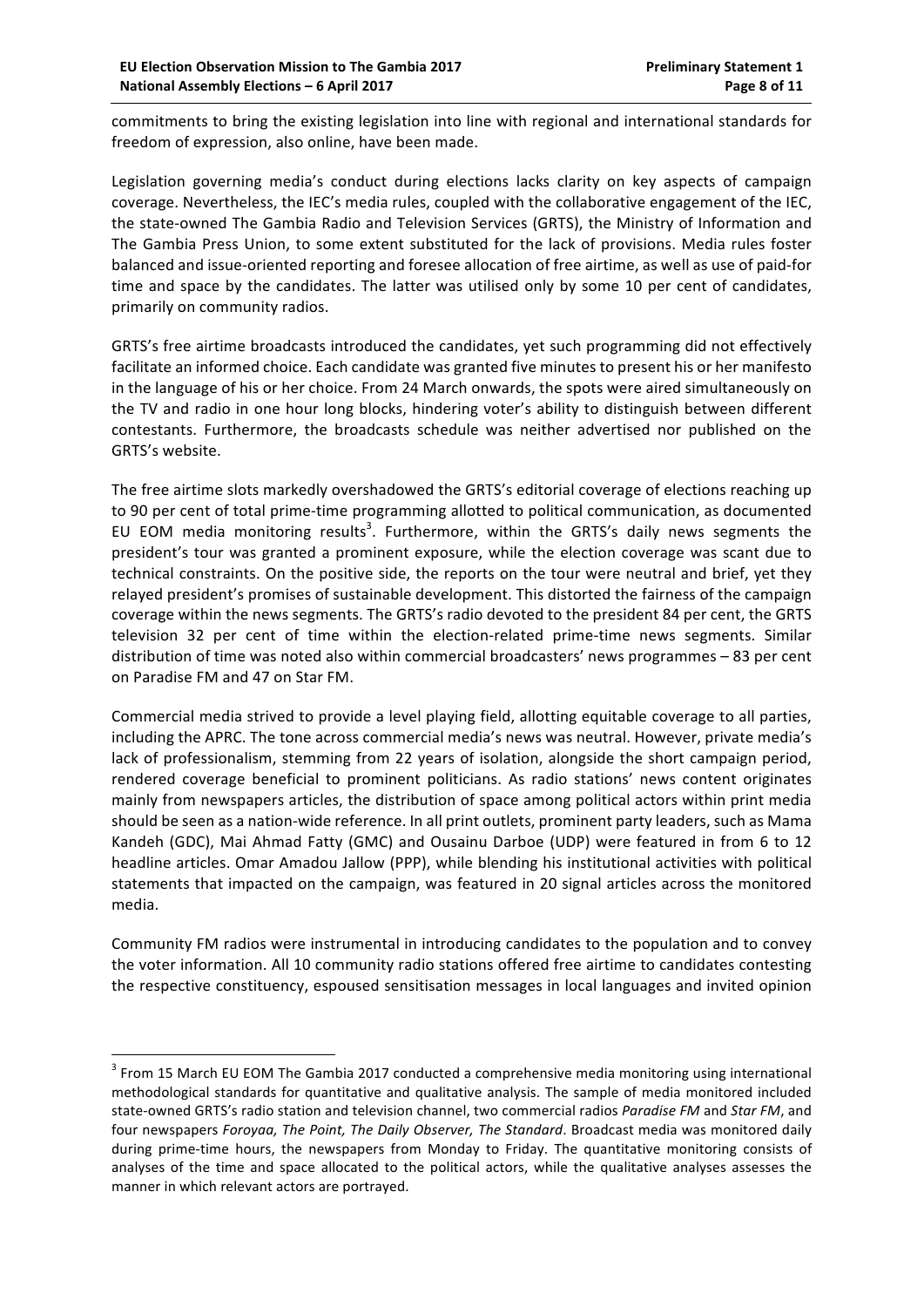leaders to *live* election-related programmes None of them received additional funds to boost their capacity, thus jeopardising their services to the electorate.

The political narrative online was animated and touched on issues neglected by the traditional media, such as alleged politically motivated fracas. Eight out of nine parties or their leaders have dedicated Facebook pages. The UDP and the GDC, have expanded their online reach and diversified the messaging by creating interconnected profiles on different platforms. WhatsApp groups were used to, among other things, circulate pre-recorded candidates' statements that are then later re-played to voters at the community centres in rural areas with a limited access to media.

### **11. ELECTORAL JUSTICE**

Extensive powers to adjudicate upon complaints and disputes are conferred on the IEC. There is, however, a dearth of legal rules indicating the procedures which are to be followed in the submission or adjudication of complaints. The IEC offered a very brief period, on the day after the close of nominations, for objections to nominations. This opportunity to object lacked meaning as there was no public awareness of the identity of candidates by then. No further objection was possible until after the elections, denying access to a legal remedy in the case of an unlawful nomination.

The Supreme Court has exclusive jurisdiction to determine the validity of elections to the National Assembly. Generous rules of standing provide that any voter, or candidate, or person who claims that he should have been a candidate, may initiate actions. Election petitions must be filed within 30 days of the declaration of results, with a further 30-day period allowed for a decision to be reached.

The Supreme Court has not sat for two years and has just one member, the Chief Justice, at present. It is, therefore, unlikely to be able to comply with the timeframe for the adjudication of any election petitions which might be submitted subsequent to the elections. Petitions lodged last December by former President Jammeh and the APRC, challenging the presidential election results, continue to languish without resolution. This delay amounts to an effective denial of the right of access to the court, undermining respect for the right to an effective and timely remedy which is protected under international law.

## **12. PARTICIPATION OF WOMEN**

The Gambia is a state party both to the Convention on the Elimination of All Forms of Discrimination against Women, ratified in 1993, and to the Maputo Protocol to the African Charter on Human and Peoples' Rights on the Rights of Women in Africa, ratified in 2005. Despite adherence to these legal instruments, there was no advancement of gender equality during the electoral process.

There have been, however, several pieces of legislation enacted in recent years which have supported the advancement of women, aimed in particular at halting traditional practices harmful to women. The most significant legislation is the Women's Act of 2010, the purpose of which was to incorporate the provisions of the Convention on the Elimination of All Forms of Discrimination against Women. The law as enacted permits the adoption of temporary special measures by all public and private enterprises and entities, but it has not been used to introduce any quota requirements to date.

Women comprised less than 10 per cent of the membership of the outgoing National Assembly, while the 3 women elected this time comprise just under 6 per cent of the 53 elected members. While the percentage of women in cabinet is higher than in the National Assembly, there continues to be minimal inclusion of women in political life in The Gambia.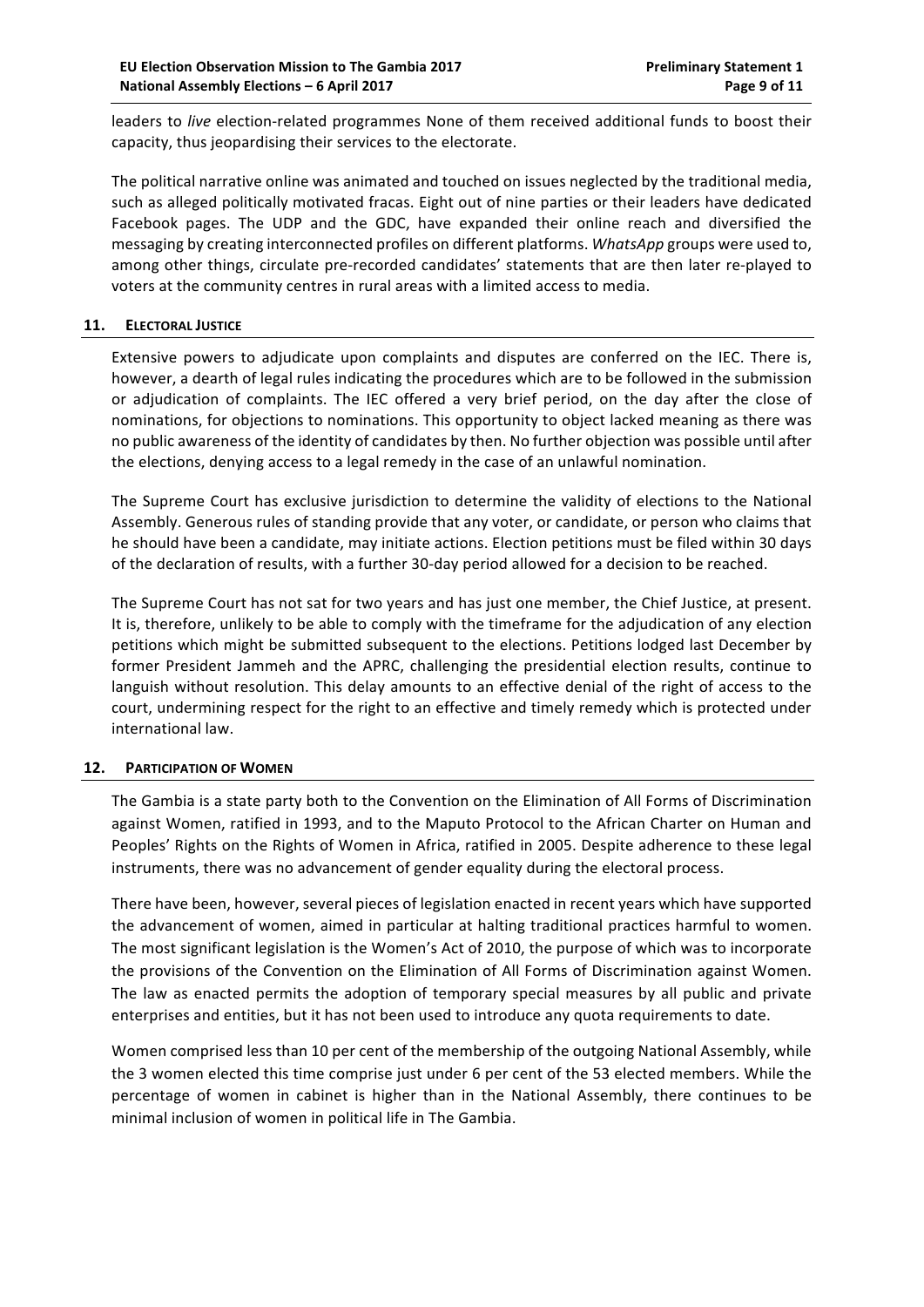#### **13. PARTICIPATION OF PERSONS WITH DISABILITIES**

The Constitution provides, in Article 31, for the rights of persons with disabilities. These rights are to include the right to respect and to human dignity, as well as to protection against exploitation and discrimination, particularly with regard to access to health services, education and employment. There is no specific protection for the political rights of persons with disabilities, while a guarantee of equality is also absent.

In 2015 The Gambia acceded to the UN Convention on the Rights of Persons with Disabilities but no effect has been given to the Convention in domestic law. Indeed, there is virtually no law which recognises any positive rights for persons with disabilities. The Lunatics Detention Act of 1917 is the only legislation dealing with intellectual disability, legislation which does not have a rights-based perspective. A draft Disabilities Bill was first published in 2007 by the Gambia Federation for Persons with Disabilities. Provisions in the Bill include the introduction of a quota of at least two reserved seats in the National Assembly for persons with disabilities. The Bill has not yet been considered by the parliament.

While secrecy of the ballot is guaranteed, no Braille facilities were made available to protect the secrecy rights of voters with visual impairments. Instead polling staff assisted those with special needs to vote. None of the political parties specifically addressed the needs of people with disabilities. There were no programmes aired or articles printed to advance political participation of people with disabilities. 

#### **14. DOMESTIC AND INTERNATIONAL OBSERVERS**

Similarly to the past presidential election several civil society organisations (CSO) actively engaged in election observation and election related conflict monitoring. An IEC Code of Conduct regulates the activities of citizen and international observers. The biggest group of citizen observers was accredited under the CSO Coalition on Elections led by the West African Network for Peace-building (WANEP) with 200 accredited observers. In addition, the IEC issued accreditations for 54 Peace Ambassadors, 35 observers from the National Youth Parliament, and 20 observers from Pro Gambia.

The African Union deployed a short-term observation mission with 30 observers, while ECOWAS had 17 accredited observers.

#### **15. POLLING, COUNTING AND COLLATION**

Election day was calm and peaceful. The IEC conducted polling and counting in a transparent and orderly manner. No serious delays in opening of polling stations were reported. All polling stations visited had received all required materials but the staff counted the ballot tokens received before opening in only 65 per cent of observed polling stations. The opening procedures were largely followed and the overall conduct of the opening was assessed positively.

The law provides basic directions for polling, counting and collation, but the IEC did not issue any detailed written procedures, beyond the handbook for polling officials. Polling was conducted in a peaceful atmosphere and polling procedures were mostly followed. EU observers visited a total of 222 polling stations, reflecting 15 per cent of all polling stations. In 84 per cent of polling stations visited during voting the presiding officer was male while in all other polling staff categories women were a majority. In the observed polling stations two or more agents of different candidates were present during voting. Procedures for the provision of assistance to voters with special needs were not observed to be widely complied with, while polling stations visited were often inaccessible to voters with reduced mobility.

Only a few irregularities were observed. These included the polling station layout insufficiently protecting the secrecy of the ballot in seven per cent of instances, and no checking for traces of ink in